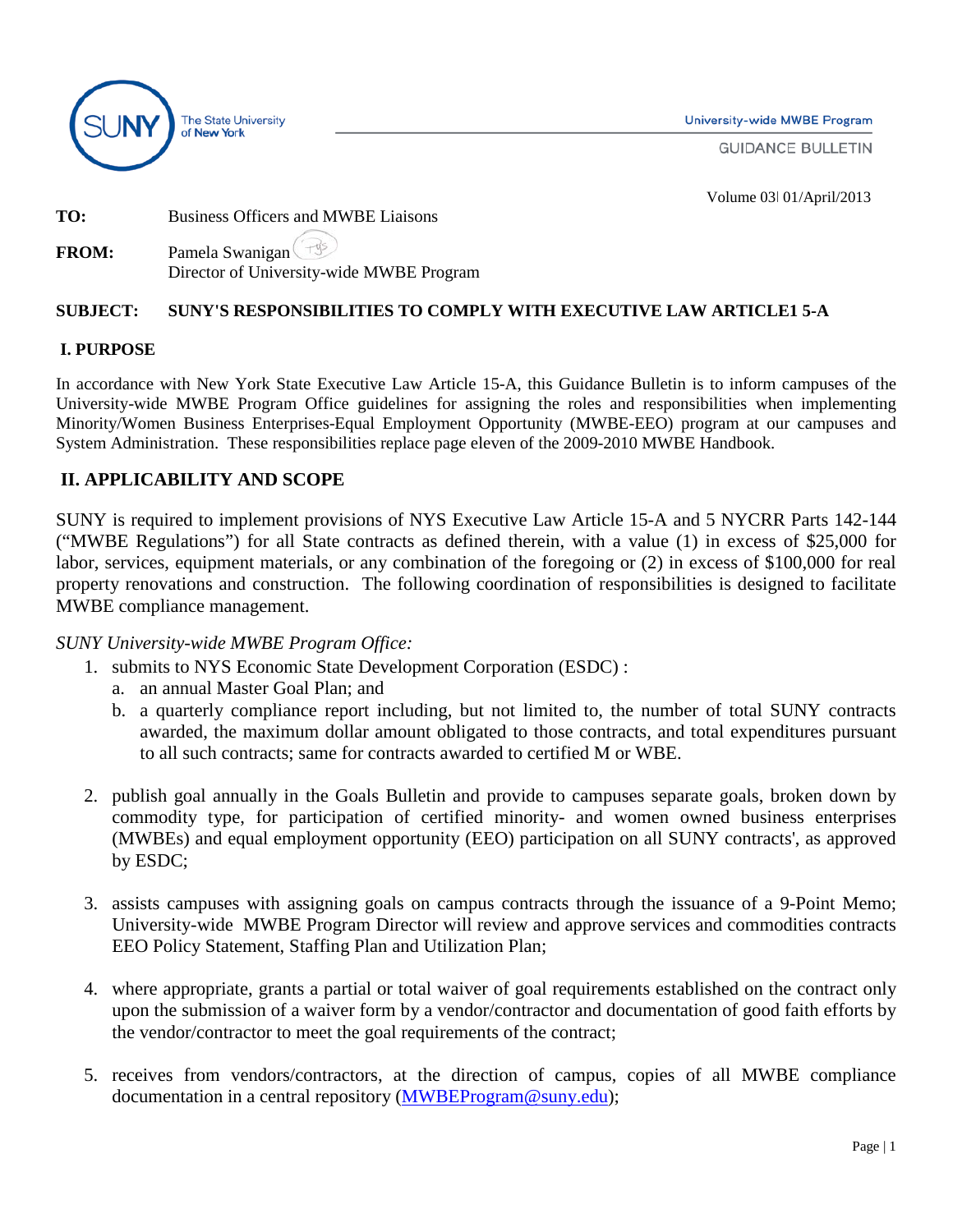- 6. review vendor/contractor and any subcontractor documentation (i.e., compliance reports and other relevant documentation) obtained from the central repository [\(MWBEProgram@suny.edu\)](mailto:MWBEProgram@suny.edu) to determine, with appropriate staff whether the contractor made conscientious and active (good faith) efforts to employ and utilize minority group members and women on campus contracts;
- 7. ensures inclusion by campuses in all contracts and all documents soliciting bids or proposals contracts specific language relevant to provisions of Executive Law Article 15-A. (This language is contained in SUNY's Exhibit A-1 and Attachment A);
- 8. post approved utilization plan onto SUNY Means Business website, within ten (10) days of contract execution; and
- 9. provides to campuses a quarterly report on vendor/contractor MWBE performance.

#### *SUNY Campuses:*

- 1. SUNY campuses must document a good faith effort in procurements by employing the following actions, as articulated in 5 NYCRR §141.6(b):
	- a. determine whether there are certified minority- and/or women-owned business enterprises that could participate in the type of procurement opportunities that the campus has to offer as prime contractors or subcontractors;
	- b. determine whether the campus has attempted to *unbundle State contracts* and solicit bids from the certified minority- and women-owned businesses;
	- c. determine whether there are certified minority- and/or women owned business enterprises *outside of the Campuses' region* that could participate in procurement opportunities;
	- d. determine whether the campus has considered *encouraging joint ventures, teaming agreements, partnerships,* or other similar arrangements between prime contractors and minority and women owned business enterprises to participate in the State agency's procurement opportunities;
	- e. determine the number of opportunities that the campus had for *discretionary purchases*, and the number of times the campus used such opportunities;
	- f. determine whether the campus developed *selective bidder lists* that included certified minority- and/or women-owned business enterprises;
	- g. determine the number of times that the campus *negotiated* with certified minority- and women-owned businesses directly and the *number of times and amounts the campus awarded a discretionary contract* to a certified business; and
	- h. any other information submitted by the campus or other criteria that the director deems relevant to determining whether the campus exercised good faith.
- 2. Require vendors/contractors to submit a original copies of work plan (EEO policy, Staffing Plan and MWBE Utilization Plan) to campus send a copy to the central repository at [\(MWBEProgram@suny.edu\)](mailto:MWBEProgram@suny.edu);